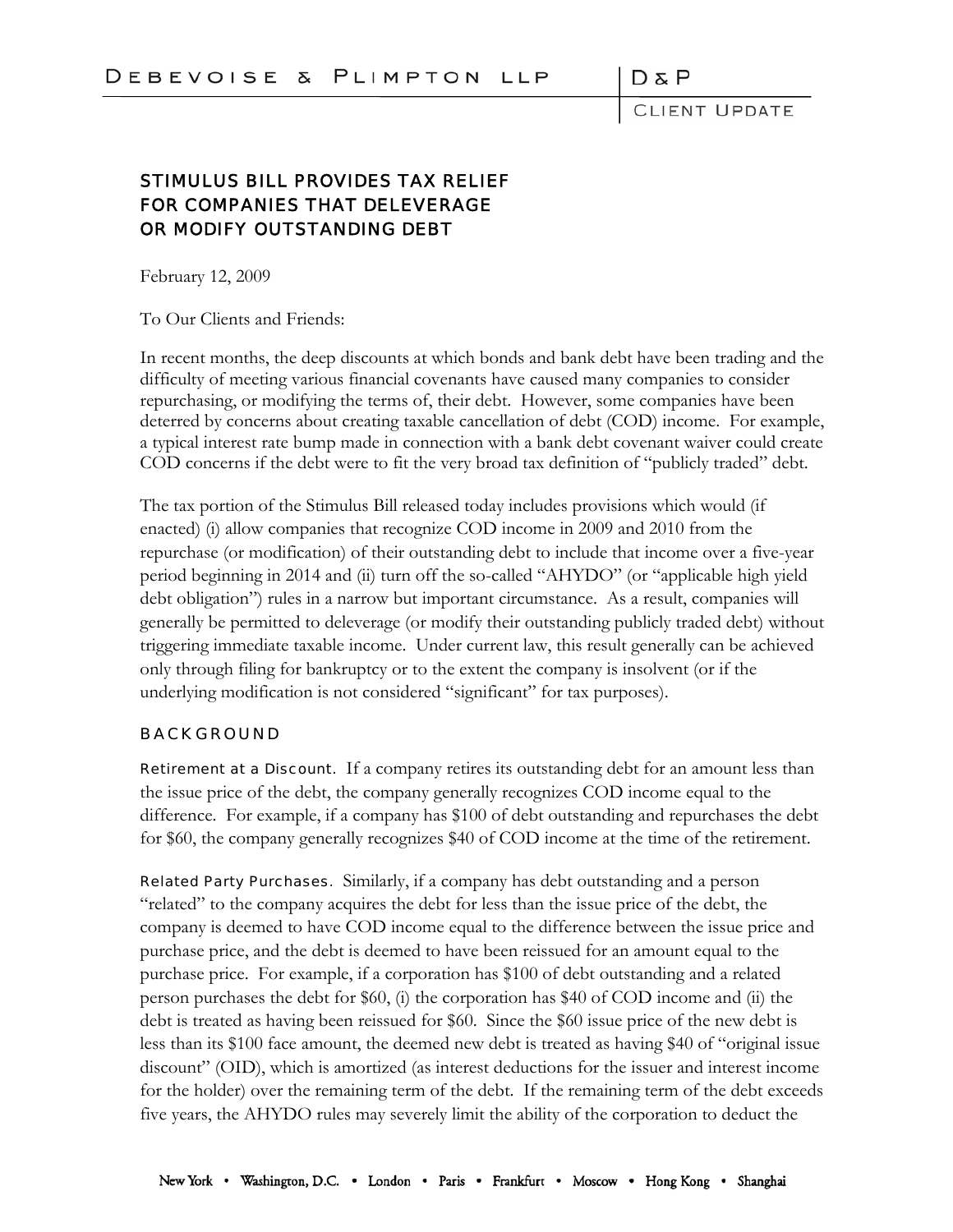|  |  |  |  |  |  |  |  |  | DEBEVOISE & PLIMPTON LLP |  |  |  |  |  |  |  |  |  |  |  |
|--|--|--|--|--|--|--|--|--|--------------------------|--|--|--|--|--|--|--|--|--|--|--|
|--|--|--|--|--|--|--|--|--|--------------------------|--|--|--|--|--|--|--|--|--|--|--|

CLIENT UPDATE

DδP

OID. In such a case, the corporation is required to recognize the \$40 of COD income even though the \$40 of corresponding OID deductions are disallowed. If the OID is deductible, the issuer may still have a timing disadvantage: the COD income is includible in the year of the repurchase and may trigger an immediate tax liability, while the benefit of the corresponding amount of OID deductions may be realized only over the course of several years, depending on the remaining term of the debt.

Modifications. If there is a significant modification (*e*.*g*., a typical rate increase agreed to in connection with a covenant waiver) of debt that meets the very broad tax definition of "publicly traded" debt (a term of art that can include debt listed on certain quotation media), the debt is deemed to have been satisfied for the trading price and deemed to have been reissued for the same amount. Thus, if a corporation has \$100 face amount of publicly traded debt outstanding and a significant modification is made to the debt while it is trading at \$60, (i) the corporation has \$40 of COD income and (ii) the debt is treated as having been reissued for \$60. The same consequences discussed above in "Related Party Purchases" apply. Again, the corporation is required to recognize the \$40 of COD income even if the \$40 of OID deductions are disallowed.

## COD INCOME RELIEF

Under the Stimulus Bill, a company that recognizes COD income in connection with the "reacquisition" of debt after December 31, 2008, and before January 1, 2011, may elect to include the COD income ratably over a five-year period generally beginning in 2014. The term "reacquisition" is defined broadly to include any acquisition of debt by the company or a related person, including an acquisition of the debt for cash, an exchange of the debt for other debt, a deemed exchange of the debt arising from a significant modification of the debt, an exchange of the debt for equity, a contribution of the debt to capital and a forgiveness of debt. Special rules are provided for COD income recognized by a partnership.

## AHYDO TURNED OFF IN NARROW CIRCUMSTANCE FOR ONE YEAR

The Stimulus Bill would also generally turn off the AHYDO rules in a narrow but important circumstance. Specifically, the AHYDO rules would not apply to debt issued during the period beginning September 1, 2008 and ending December 31, 2009 in exchange for preexisting debt (and to debt deemed to have been issued in exchange for pre-existing debt by reason of a "significant modification" of that pre-existing debt) so long as interest deductions on the pre-existing debt are not already limited under the AHYDO rules. However, the AHYDO rules would continue to apply to (i) debt issued for cash or other property (including pre-existing debt the interest on which is already subject to the AHYDO rules), (ii) debt deemed to have been issued by reason of a purchase by a related party, and (iii) certain debt providing for contingent interest.